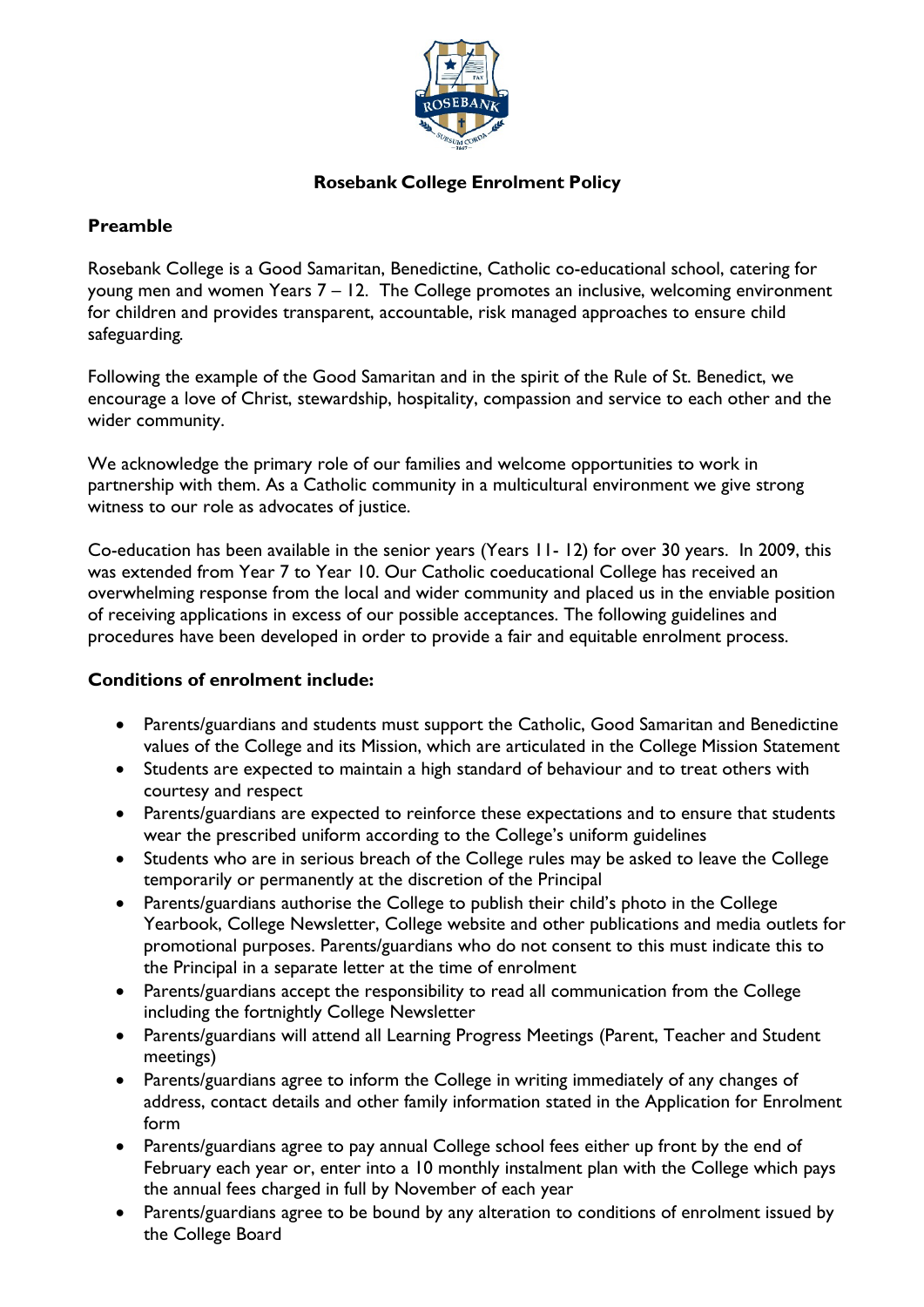- Parents/guardians agree to abide by the Rosebank Parental Code of Conduct (included in Prospectus)
- A full term or 10 weeks' notice, (whichever is the shortest) is required in writing to the Principal before the withdrawal of a pupil, otherwise a full terms' fees will be charged.

The Conditions of Enrolment are enclosed with the Application for Enrolment, which must be signed as per the enrolment agreement.

#### **8.1.1 Guidelines**

- 1. At Rosebank College, there are two stages in the enrolment process:
	- a) **Application for student enrolment**: Prospective families submit an application form and \$220 non-refundable application fee. Application must include copies of Birth Certificate/Passport/Visa/Certificate of Citizenship, latest full school report and latest NAPLAN results (if applicable). Applications are accepted on the condition that student behaviour, attendance and commitment to school work are of a high standard prior to enrolment and ongoing through to commencement of their studies at Rosebank. It is also conditional on all required documentation being supplied. The College reserves the right not to accept an application.

Submission of an Application for Enrolment form does not constitute that an enrolment contract has been entered into.

- b) **Interview and Confirmation of Enrolment:** All eligible applicants are considered as per our priority order and placed on a waiting list (see below). The College reserves the right to interview applicants in an order that reflects keeping in mind a range of perspectives (e.g. gender balance). Selected families (including the student) will be interviewed by a member of the enrolment team. If the interview is successful, families receive an enrolment offer in writing. A student learning contract is signed during the interview. Families return the acceptance slip to the College and pay the \$475.00 nonrefundable enrolment fee. When the student is enrolled at Rosebank College they are included in the Orientation and Induction Program.
- 2. **Priority Order:** Applications for Enrolment are accepted from birth. Placement on the waiting list for interviews occurs in the following priority order:
	- a) Current families
	- b) Children of Alumni (graduated past students)
	- c) Catholic families enrolled in Catholic Schools
	- d) Catholic families enrolled in Public and other Primary Schools
	- e) Other families

The College will endeavour to maintain a balance in gender composition.

It is important to note that priority interview positions (e.g. siblings, Alumni, etc.) cannot be held indefinitely. Therefore, priority order can only be maintained for students up to April of Year 4. *After this time, applications will be added to the general waiting list and allocated according to that list.*

Children of Alumni (graduated past students) are given priority when Rosebank is the first school of choice. Alumni who have children at other schools will be placed on a waitlist and may not be given priority.

3. **Inclusive Community:** Rosebank College is a Good Samaritan, Benedictine, Catholic coeducational school. While Catholic families are given preference, students from other Christian and non-Christian backgrounds will be accepted pending an agreement that the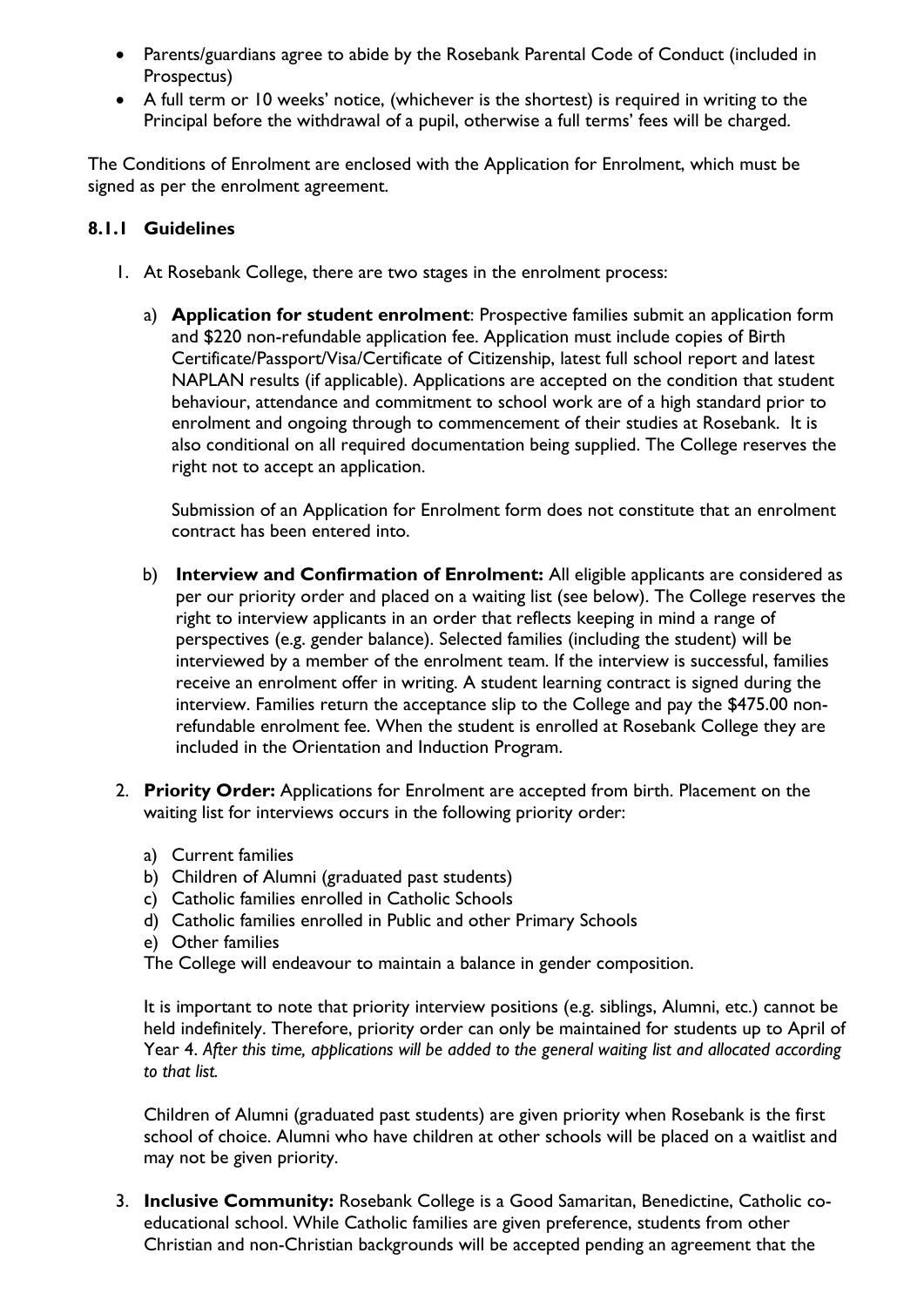student and family supports the Catholic and Benedictine ethos of the school and that the student will participate in Religious Education classes, prayer and all liturgies.

- 4. **Number of places:** The number of places available in each year group is limited. This number may vary according to availability of accommodation, number of current families, Alumni and at the discretion of the College Principal.
- 5. **Payment of fees:** All annual school fees are payable upfront by the end of February of each year, or by 10 monthly instalments, with all fees paid in full by November of each year.

If a family does not pay school fees upfront, or has not agreed to enter a 10 instalment plan, or does not honour that agreement, a child of that family cannot continue enrolment at the College until the matter is finalised.

Failure to make a payment of fees or abide by a financial arrangement made with the College, may initiate legal action to recover the debt. Failure to pay fees by parents/guardians may result in the student being asked to leave the College.

The signatories of the enrolment contract are jointly and separately responsible for payment of that student's fees. This is a contractual obligation. Billings will not be apportioned or split between the signatories of the enrolment contract.

6. **Withdrawal of Applications:** The College withdrawal policy is applicable once the enrolment fee has been paid and enrolment has been secured.

If the student withdraws from the College prior to commencement of school, the entire application and enrolment fee are forfeited (i.e. not refundable).

Once students are enrolled, significant commitments of resources and staffing are made. If circumstances change for a family and a decision is made to withdraw a student, notification will need to be made in writing to the Principal, advising of the student's withdrawal and giving 10 calendar weeks' notice preceding their departure. If notice is not received, a further 25% of the annual tuition fee will be charged.

- 7. **Scholarships:** Rosebank College offers academic scholarships for students entering Year 7. Scholarships are awarded on the basis of the Australian Council for Educational Research (ACER) examination and an interview. The College uses the ACER Cooperative Scholarship Testing Program, an Australian wide annual program of academic ability tests, used by independent schools.
- 8. **International Students:** Although a small proportion of the College population, Rosebank College welcomes international students for short-term stays and long-term study programs.

Non-permanent Resident students who hold a temporary visa of any class must either personally, or through their parent/guardian, ensure that the College Principal is always in possession of a copy of each student's current visa. The student and/or their parent/guardian must advise the Principal immediately if their visa status changes and/ or if the student is granted a Bridging visa at any time during the student's enrolment. The holding of a Bridging visa may alter the student's enrolment, resulting in, amongst other consequences, a significant change in school fees payable.

Please see the enrolment protocols for international students. All international students will be assessed on their English writing and reading competence.

Students who do not meet a minimum level of competence in English are initially enrolled in a school preparation program taught at an Intensive Language Centre. Students may be